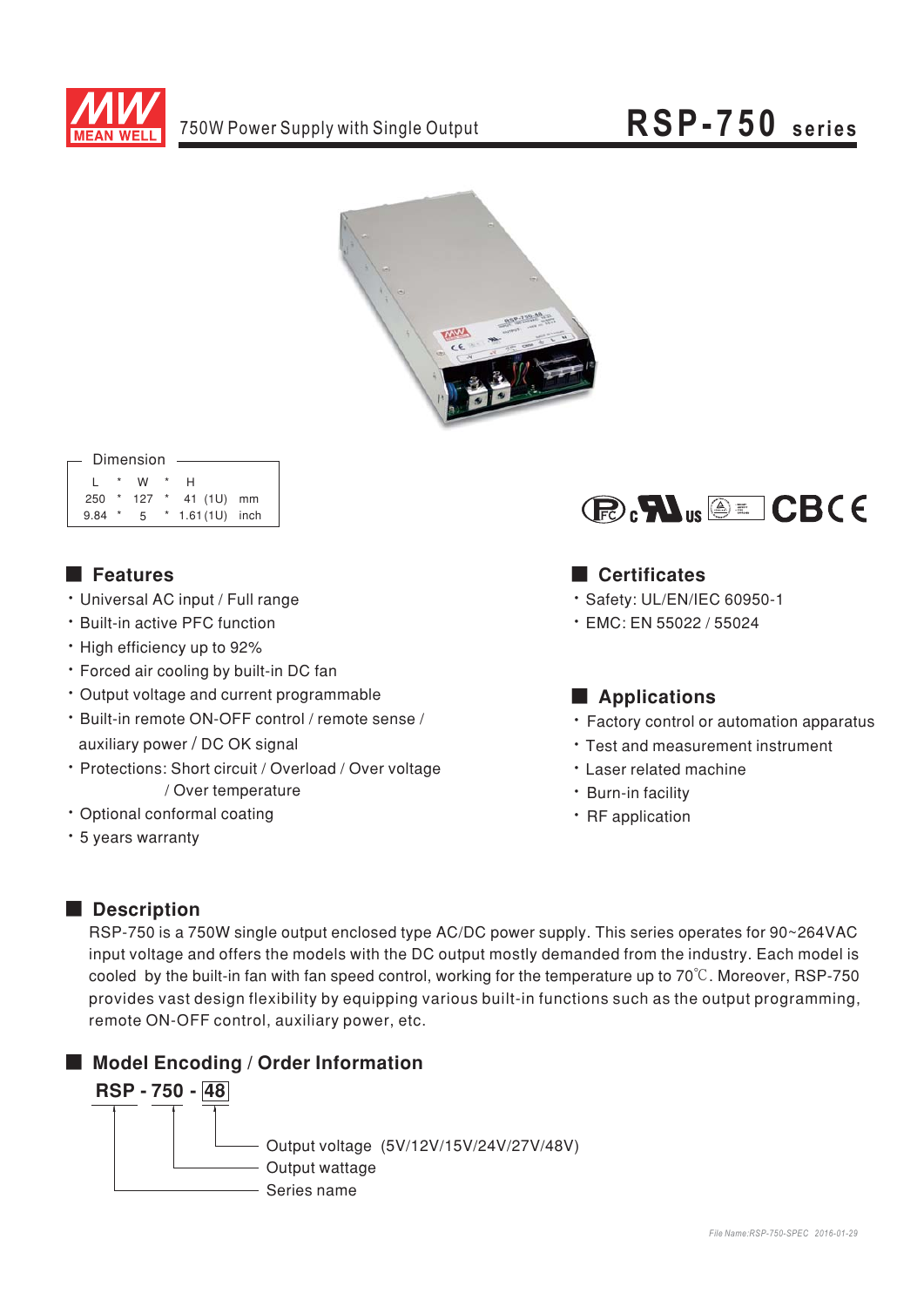

# 750W Power Supply with Single Output **RSP-750 series**

### **SPECIFICATION**

| <b>MODEL</b>        |                                                                                                                                                                                                                                                                                                                                                                                                                                                                                                               | RSP-750-5                                            | RSP-750-12                                                                                        | RSP-750-15                 | RSP-750-24                                                                                                             | RSP-750-27                     | RSP-750-48                                                                                                                                   |
|---------------------|---------------------------------------------------------------------------------------------------------------------------------------------------------------------------------------------------------------------------------------------------------------------------------------------------------------------------------------------------------------------------------------------------------------------------------------------------------------------------------------------------------------|------------------------------------------------------|---------------------------------------------------------------------------------------------------|----------------------------|------------------------------------------------------------------------------------------------------------------------|--------------------------------|----------------------------------------------------------------------------------------------------------------------------------------------|
|                     | <b>DC VOLTAGE</b>                                                                                                                                                                                                                                                                                                                                                                                                                                                                                             | 5V                                                   | 12V                                                                                               | 15V                        | <b>24V</b>                                                                                                             | <b>27V</b>                     | 48V                                                                                                                                          |
|                     | <b>RATED CURRENT</b>                                                                                                                                                                                                                                                                                                                                                                                                                                                                                          | 100A                                                 | 62.5A                                                                                             | 50A                        | 31.3A                                                                                                                  | 27.8A                          | 15.7A                                                                                                                                        |
|                     | <b>CURRENT RANGE</b>                                                                                                                                                                                                                                                                                                                                                                                                                                                                                          | $0 - 100A$                                           | $0 - 62.5A$                                                                                       | $0 - 50A$                  | $0 - 31.3A$                                                                                                            | $0 - 27.8A$                    | $0 - 15.7A$                                                                                                                                  |
|                     | <b>RATED POWER</b>                                                                                                                                                                                                                                                                                                                                                                                                                                                                                            | 500W                                                 | 750W                                                                                              | 750W                       | 751.2W                                                                                                                 | 750.6W                         | 753.6W                                                                                                                                       |
|                     | RIPPLE & NOISE (max.) Note.2 150mVp-p                                                                                                                                                                                                                                                                                                                                                                                                                                                                         |                                                      | $150mVp-p$                                                                                        | 150mVp-p                   | 150mVp-p                                                                                                               | 150mVp-p                       | 150mVp-p                                                                                                                                     |
| <b>OUTPUT</b>       | <b>VOLTAGE ADJ. RANGE</b>                                                                                                                                                                                                                                                                                                                                                                                                                                                                                     | $4.75 - 5.5V$                                        | $10 - 13.5V$                                                                                      | $13.5 - 16.5V$             | $20 - 26.4V$                                                                                                           | $24 - 30V$                     | $43 - 55V$                                                                                                                                   |
|                     | <b>VOLTAGE TOLERANCE Note.3</b>                                                                                                                                                                                                                                                                                                                                                                                                                                                                               | ±2.0%                                                | ±1.0%                                                                                             | ±1.0%                      | $±1.0\%$                                                                                                               | ±1.0%                          | ±1.0%                                                                                                                                        |
|                     | <b>LINE REGULATION</b>                                                                                                                                                                                                                                                                                                                                                                                                                                                                                        | ±0.5%                                                | $\pm 0.5\%$                                                                                       | $\pm 0.5\%$                | $\pm 0.5\%$                                                                                                            | $\pm 0.5\%$                    | ±0.5%                                                                                                                                        |
|                     | <b>LOAD REGULATION</b>                                                                                                                                                                                                                                                                                                                                                                                                                                                                                        | ±2.0%                                                | ±0.5%                                                                                             | ±0.5%                      | ±0.5%                                                                                                                  | ±0.5%                          | ±0.5%                                                                                                                                        |
|                     | <b>SETUP, RISE TIME</b>                                                                                                                                                                                                                                                                                                                                                                                                                                                                                       | 1000ms, 50ms at full load                            |                                                                                                   |                            |                                                                                                                        |                                |                                                                                                                                              |
|                     | <b>HOLD UP TIME (Typ.)</b>                                                                                                                                                                                                                                                                                                                                                                                                                                                                                    | 16ms/230VAC                                          | 16ms/115VAC at full load                                                                          |                            |                                                                                                                        |                                |                                                                                                                                              |
|                     | <b>VOLTAGE RANGE</b>                                                                                                                                                                                                                                                                                                                                                                                                                                                                                          | Note.5 $90 \sim 264$ VAC                             | $127 - 370$ VDC                                                                                   |                            |                                                                                                                        |                                |                                                                                                                                              |
|                     | <b>FREQUENCY RANGE</b>                                                                                                                                                                                                                                                                                                                                                                                                                                                                                        | $47 - 63$ Hz                                         |                                                                                                   |                            |                                                                                                                        |                                |                                                                                                                                              |
|                     | <b>POWER FACTOR (Typ.)</b>                                                                                                                                                                                                                                                                                                                                                                                                                                                                                    | 0.97/230VAC                                          | 0.98/115VAC at full load                                                                          |                            |                                                                                                                        |                                |                                                                                                                                              |
| <b>INPUT</b>        | <b>EFFICIENCY (Typ.)</b>                                                                                                                                                                                                                                                                                                                                                                                                                                                                                      | 82%                                                  | 87%                                                                                               | 89%                        | 90.5%                                                                                                                  | 90.5%                          | 92%                                                                                                                                          |
|                     | <b>AC CURRENT (Typ.)</b>                                                                                                                                                                                                                                                                                                                                                                                                                                                                                      | 5V: 5.6A/115VAC                                      | 2.8A/230VAC                                                                                       | 12V~48V: 8.2A/115VAC       | 3.9A/230VAC                                                                                                            |                                |                                                                                                                                              |
|                     | <b>INRUSH CURRENT (Typ.)</b>                                                                                                                                                                                                                                                                                                                                                                                                                                                                                  | 25A/115VAC                                           | 40A/230VAC                                                                                        |                            |                                                                                                                        |                                |                                                                                                                                              |
|                     | <b>LEAKAGE CURRENT</b>                                                                                                                                                                                                                                                                                                                                                                                                                                                                                        | <2.0mA / 240VAC                                      |                                                                                                   |                            |                                                                                                                        |                                |                                                                                                                                              |
|                     |                                                                                                                                                                                                                                                                                                                                                                                                                                                                                                               | 105 $\sim$ 125% rated output power                   |                                                                                                   |                            |                                                                                                                        |                                |                                                                                                                                              |
|                     | <b>OVERLOAD</b>                                                                                                                                                                                                                                                                                                                                                                                                                                                                                               |                                                      |                                                                                                   |                            | Protection type : Constant current limiting, recovers automatically after fault condition is removed                   |                                |                                                                                                                                              |
| <b>PROTECTION</b>   |                                                                                                                                                                                                                                                                                                                                                                                                                                                                                                               | $5.75 - 6.75V$                                       | $13.8 - 16.8V$                                                                                    | $17 - 20.5V$               | $27.6 - 32.4V$                                                                                                         | $31 - 36.5V$                   | $56.6 - 66.2V$                                                                                                                               |
|                     | <b>OVER VOLTAGE (OVP)</b>                                                                                                                                                                                                                                                                                                                                                                                                                                                                                     |                                                      | Protection type : Shut down o/p voltage, re-power on to recover                                   |                            |                                                                                                                        |                                |                                                                                                                                              |
|                     | <b>OVER TEMPERATURE</b>                                                                                                                                                                                                                                                                                                                                                                                                                                                                                       |                                                      | Shut down o/p voltage, recovers automatically after temperature goes down                         |                            |                                                                                                                        |                                |                                                                                                                                              |
|                     | OUTPUT VOLTAGE PROGRAMMABLE(PV)                                                                                                                                                                                                                                                                                                                                                                                                                                                                               |                                                      |                                                                                                   |                            | Adjustment of output voltage is allowable to 40 ~ 110% of nominal output voltage. Please refer to the Function Manual. |                                |                                                                                                                                              |
|                     | <b>OUTPUT CURRENT PROGRAMMABLE(PC)</b>                                                                                                                                                                                                                                                                                                                                                                                                                                                                        |                                                      |                                                                                                   |                            | Adjustment of output voltage is allowable to 40 ~ 110% of rated current. Please refer to the Function Manual.          |                                |                                                                                                                                              |
|                     | <b>FUNCTION   AUXILIARY POWER</b>                                                                                                                                                                                                                                                                                                                                                                                                                                                                             | 12V @ 0.1A; tolerance: ±10%                          |                                                                                                   |                            |                                                                                                                        |                                |                                                                                                                                              |
|                     | <b>REMOTE ON-OFF CONTROL</b>                                                                                                                                                                                                                                                                                                                                                                                                                                                                                  |                                                      |                                                                                                   |                            |                                                                                                                        |                                | Power on : short between Remote ON-OFF(pin13) & 12V-AUX(pin14) on CN50 Power off : open between Remote ON-OFF(pin13) & 12-AUX(pin14) on CN50 |
|                     | <b>DC OK SIGNAL</b>                                                                                                                                                                                                                                                                                                                                                                                                                                                                                           |                                                      | The TTL signal out, power supply turn on = $0 \sim 1$ V; power supply turn off = $3.3 \sim 5.6$ V |                            |                                                                                                                        |                                |                                                                                                                                              |
|                     | <b>WORKING TEMP.</b>                                                                                                                                                                                                                                                                                                                                                                                                                                                                                          | $-30 \sim +70^{\circ}$ C (Refer to "Derating Curve") |                                                                                                   |                            |                                                                                                                        |                                |                                                                                                                                              |
|                     | <b>WORKING HUMIDITY</b>                                                                                                                                                                                                                                                                                                                                                                                                                                                                                       | $20 \sim 90\%$ RH non-condensing                     |                                                                                                   |                            |                                                                                                                        |                                |                                                                                                                                              |
| <b>ENVIRONMENT</b>  | <b>STORAGE TEMP., HUMIDITY</b>                                                                                                                                                                                                                                                                                                                                                                                                                                                                                | $-40 \sim +85^{\circ}$ C, 10 ~ 95% RH                |                                                                                                   |                            |                                                                                                                        |                                |                                                                                                                                              |
|                     | <b>TEMP. COEFFICIENT</b>                                                                                                                                                                                                                                                                                                                                                                                                                                                                                      | $\pm$ 0.03%/°C (0~50°C)                              |                                                                                                   |                            |                                                                                                                        |                                |                                                                                                                                              |
|                     | <b>VIBRATION</b>                                                                                                                                                                                                                                                                                                                                                                                                                                                                                              |                                                      | 10 ~ 500Hz, 2G 10min./1cycle, 60min. each along X, Y, Z axes                                      |                            |                                                                                                                        |                                |                                                                                                                                              |
|                     | <b>SAFETY STANDARDS</b>                                                                                                                                                                                                                                                                                                                                                                                                                                                                                       | UL60950-1, TUV EN60950-1 approved                    |                                                                                                   |                            |                                                                                                                        |                                |                                                                                                                                              |
|                     | <b>WITHSTAND VOLTAGE</b>                                                                                                                                                                                                                                                                                                                                                                                                                                                                                      |                                                      | I/P-O/P:3KVAC I/P-FG:2KVAC O/P-FG:0.5KVAC                                                         |                            |                                                                                                                        |                                |                                                                                                                                              |
|                     | <b>ISOLATION RESISTANCE</b>                                                                                                                                                                                                                                                                                                                                                                                                                                                                                   |                                                      | I/P-O/P, I/P-FG, O/P-FG:100M Ohms / 500VDC / 25°C/70% RH                                          |                            |                                                                                                                        |                                |                                                                                                                                              |
|                     |                                                                                                                                                                                                                                                                                                                                                                                                                                                                                                               | Parameter                                            |                                                                                                   | <b>Standard</b>            |                                                                                                                        | <b>Test Level / Note</b>       |                                                                                                                                              |
|                     |                                                                                                                                                                                                                                                                                                                                                                                                                                                                                                               | Conducted                                            |                                                                                                   |                            | EN55022 (CISPR22) / EN55011 (CISPR11)                                                                                  | Class B                        |                                                                                                                                              |
|                     | <b>EMC EMISSION</b>                                                                                                                                                                                                                                                                                                                                                                                                                                                                                           | Radiated                                             |                                                                                                   |                            | EN55022 (CISPR22) / EN55011 (CISPR11) Class B                                                                          |                                |                                                                                                                                              |
|                     |                                                                                                                                                                                                                                                                                                                                                                                                                                                                                                               | Harmonic Current<br><b>Voltage Flicker</b>           |                                                                                                   | EN61000-3-2<br>EN61000-3-3 |                                                                                                                        | -----<br>-----                 |                                                                                                                                              |
| <b>SAFETY &amp;</b> |                                                                                                                                                                                                                                                                                                                                                                                                                                                                                                               | EN55024, EN61204-3, EN61000-6-2                      |                                                                                                   |                            |                                                                                                                        |                                |                                                                                                                                              |
| EMC<br>(Note 4)     |                                                                                                                                                                                                                                                                                                                                                                                                                                                                                                               | <b>Parameter</b>                                     |                                                                                                   | <b>Standard</b>            |                                                                                                                        | <b>Test Level / Note</b>       |                                                                                                                                              |
|                     |                                                                                                                                                                                                                                                                                                                                                                                                                                                                                                               | ESD                                                  |                                                                                                   | EN61000-4-2                |                                                                                                                        |                                | Level 3, 8KV air ; Level 2, 4KV contact                                                                                                      |
|                     |                                                                                                                                                                                                                                                                                                                                                                                                                                                                                                               | Radiated                                             |                                                                                                   | EN61000-4-3                |                                                                                                                        | Level 3                        |                                                                                                                                              |
|                     |                                                                                                                                                                                                                                                                                                                                                                                                                                                                                                               | EFT / Burst                                          |                                                                                                   | EN61000-4-4                |                                                                                                                        | Level 3                        |                                                                                                                                              |
|                     | <b>EMC IMMUNITY</b>                                                                                                                                                                                                                                                                                                                                                                                                                                                                                           | Surge                                                |                                                                                                   | EN61000-4-5                |                                                                                                                        |                                | Level 4, 2KV/Line-Line 4KV/Line-Earth                                                                                                        |
|                     |                                                                                                                                                                                                                                                                                                                                                                                                                                                                                                               | Conducted                                            |                                                                                                   | EN61000-4-6                |                                                                                                                        | Level 3                        |                                                                                                                                              |
|                     |                                                                                                                                                                                                                                                                                                                                                                                                                                                                                                               | <b>Magnetic Field</b>                                |                                                                                                   | EN61000-4-8                |                                                                                                                        | Level 4                        |                                                                                                                                              |
|                     |                                                                                                                                                                                                                                                                                                                                                                                                                                                                                                               |                                                      |                                                                                                   |                            |                                                                                                                        |                                | >95% dip 0.5 periods, 30% dip 25 periods,                                                                                                    |
|                     |                                                                                                                                                                                                                                                                                                                                                                                                                                                                                                               | <b>Voltage Dips and Interruptions</b>                |                                                                                                   | EN61000-4-11               |                                                                                                                        | >95% interruptions 250 periods |                                                                                                                                              |
|                     | <b>MTBF</b>                                                                                                                                                                                                                                                                                                                                                                                                                                                                                                   | 336.9K hrs min.                                      | Telcordia SR-332 (Bellcore); 109.1K hrs min.                                                      |                            | MIL-HDBK-217F (25°C)7F (25°C)                                                                                          |                                |                                                                                                                                              |
| <b>OTHERS</b>       | <b>DIMENSION</b>                                                                                                                                                                                                                                                                                                                                                                                                                                                                                              | 250*127*41mm (L*W*H)                                 |                                                                                                   |                            |                                                                                                                        |                                |                                                                                                                                              |
|                     | <b>PACKING</b>                                                                                                                                                                                                                                                                                                                                                                                                                                                                                                | 1.64Kg; 6pcs/10.8Kg/1.1CUFT                          |                                                                                                   |                            |                                                                                                                        |                                |                                                                                                                                              |
| <b>NOTE</b>         | 1. All parameters NOT specially mentioned are measured at 230VAC input, rated load and 25°C of ambient temperature.<br>2. Ripple & noise are measured at 20MHz of bandwidth by using a 12" twisted pair-wire terminated with a 0.1uf & 47uf parallel capacitor.<br>3. Tolerance: includes set up tolerance, line regulation and load regulation.<br>4. The power supply is considered a component which will be installed into a final equipment. All the EMC tests are been executed by mounting the unit on |                                                      |                                                                                                   |                            |                                                                                                                        |                                |                                                                                                                                              |
|                     | a 720mm*360mm metal plate with 1mm of thickness. The final equipment must be re-confirmed that it still meets EMC directives. For guidance on how to<br>perform these EMC tests, please refer to "EMI testing of component power supplies." (as available on http://www.meanwell.com)<br>5. Derating may be needed under low input voltages. Please check the derating curve for more details.                                                                                                                |                                                      |                                                                                                   |                            |                                                                                                                        |                                |                                                                                                                                              |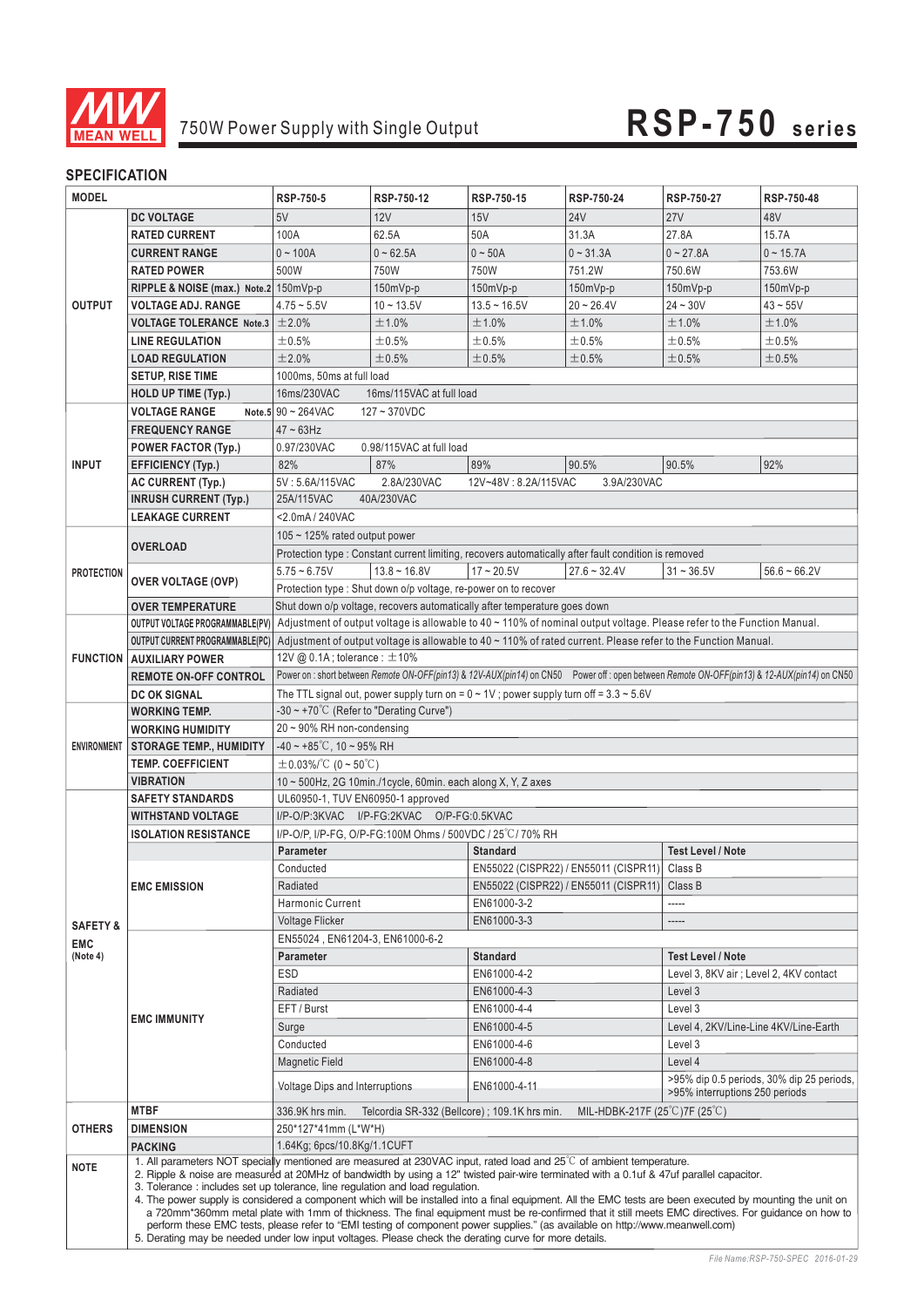



*File Name:RSP-750-SPEC 2016-01-29*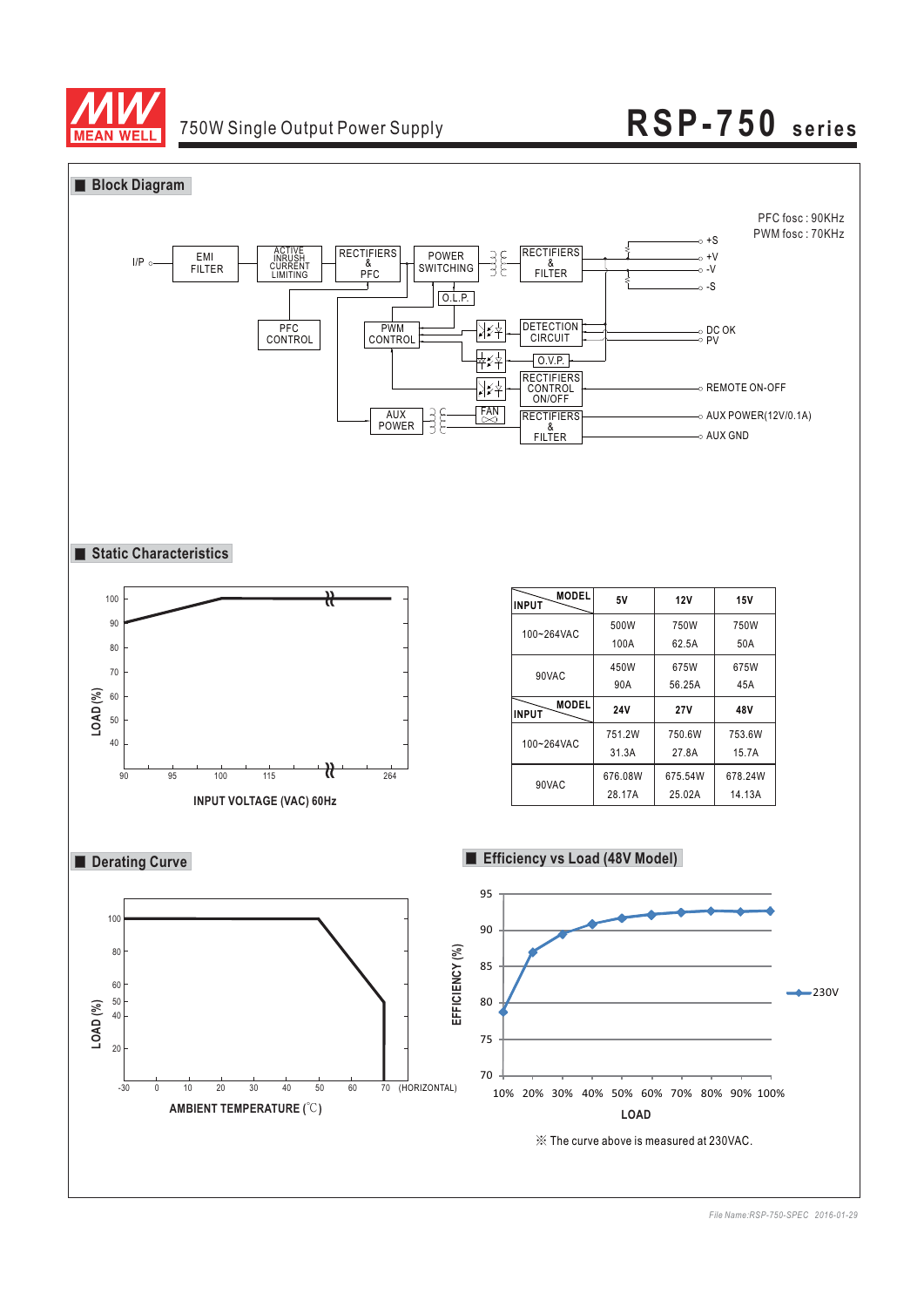

#### **Function Manual**

#### **1.Remote Sense**

The remote sensing compensates voltage drop on the load wiring up to 0.5V.



© The +S signal should be connected to the positive terminal of the load whereas -S signal to the negative terminal.

© By factory default, on CN50, Remote ON-OFF (pin13) and 12V-AUX (pin14), PV(pin5) and PS (pin6), and PC (pin7) and PO (pin8, respectively, are shorted when shipped. The power supply will have no output if the shorting connector is not assembled unless certain functin needs to be activated.

#### **2.Remote ON-OFF**

※ The power supply can be turned ON/OFF by using the "Remote ON-OFF" function.



| ×<br>۰, |
|---------|
|---------|

| Between Remote ON-OFF(pin13) and 12V-AUX(pin14) | <b>Power Supply Status</b> |
|-------------------------------------------------|----------------------------|
| SW close (Short)                                | ON                         |
| SW open (Open)                                  | OFF                        |

◎ When multiple power supplies need to turn ON/OFF simultaneously by Remote ON-OFF control, -S & -V on CN50, as well as +S & +V, on each power supply should be connected.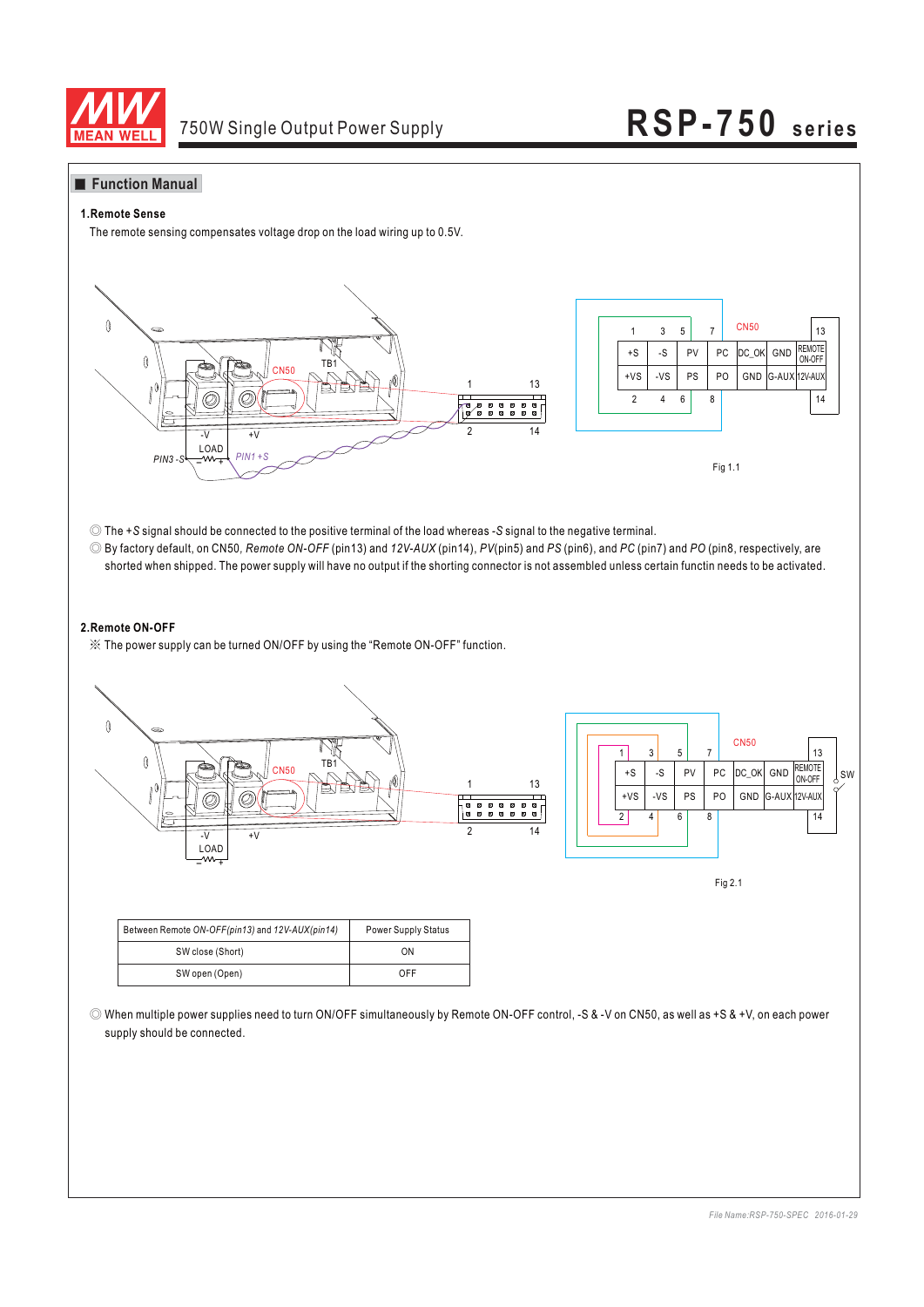



function is not needed to activate, as assumed in other sections' diagrams, please keep PV (pin5) and PS(pin6) shorted; other wise, the power supply will have no output.

#### **4. Output Current Programming (or, PC / remote current programming / dynamic current trim)**

※ The output current can be trimmed to 40~110% of the rated current by applying EXTERNAL VOLTAGE.



 $\%$  Caution: By factory default, the Output Current Programming is not activated, and *PC(pin7)* and *PO(pin8)* are shorted by connector. Whenever this function is not needed to activate, as assumed in other sections' diagrams, please keep PC(pin7) and PO(pin8) shorted ; otherwise, the power supply will have no output.

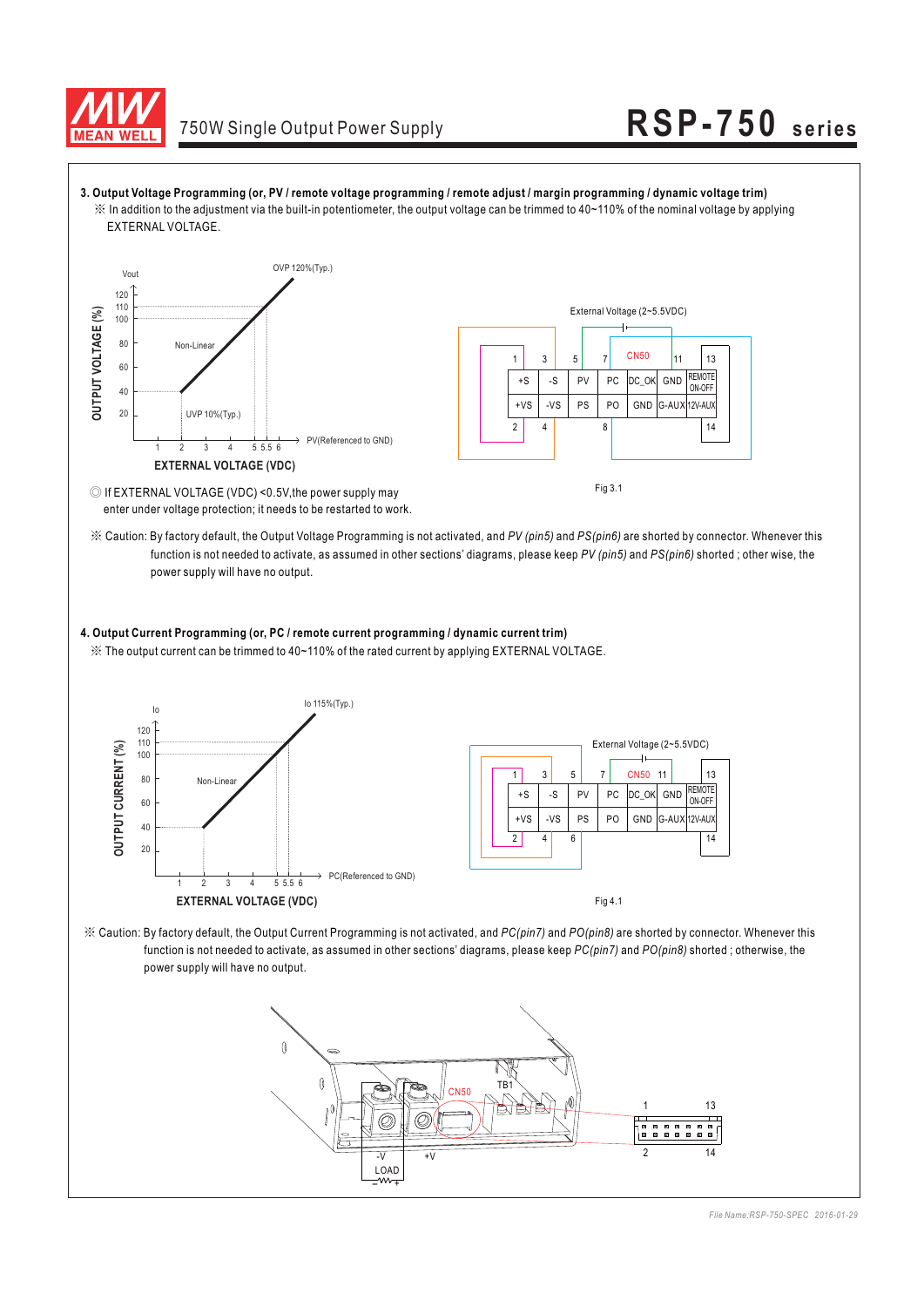

#### **5.DC\_OK signal**

- ※ "DC\_OK" is an open collector signal. It indicates the output status of the power supply. It can operate in two ways : One is sinking current from external TTL signal ; the other is sending out a TTL voltage signal.
- ◎ **Sinking current from external TTL signal:** The maximum sink current is 10mA and the maximum external voltage is 5.6V.

| Sending out TTL voltage signal : [ |                                                      |  |
|------------------------------------|------------------------------------------------------|--|
|                                    | Between DC- OK(pin9) and GND(pin10&11) Output Status |  |
|                                    |                                                      |  |

| $B$ between $D G$ - $O K(p)$ and $O K(p)$ $O K(p)$ | <b>Output Status</b> |
|----------------------------------------------------|----------------------|
| $0 - 1V$                                           | Power supply ON      |
| $3.3 - 5.6V$                                       | Power supply OFF     |

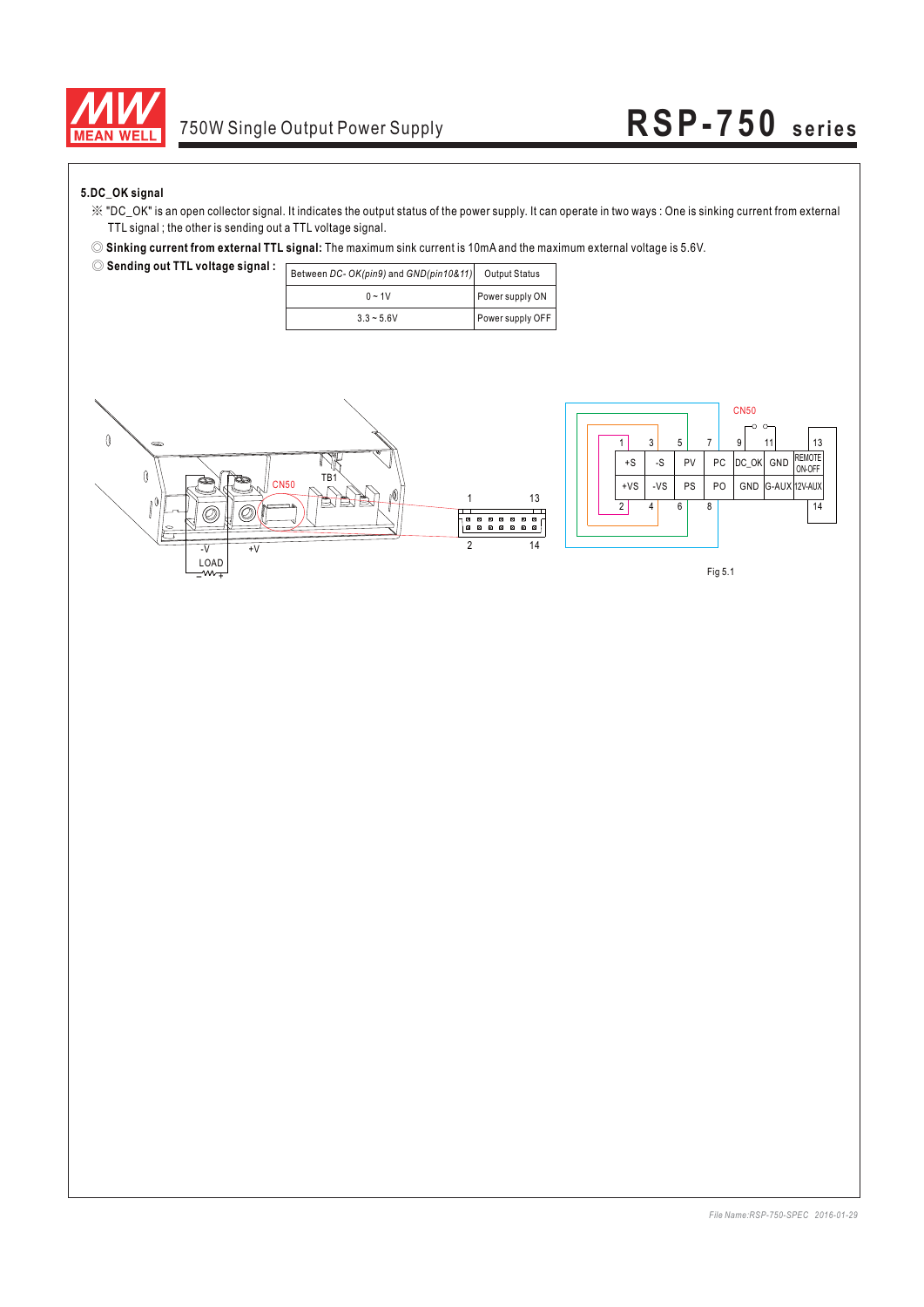